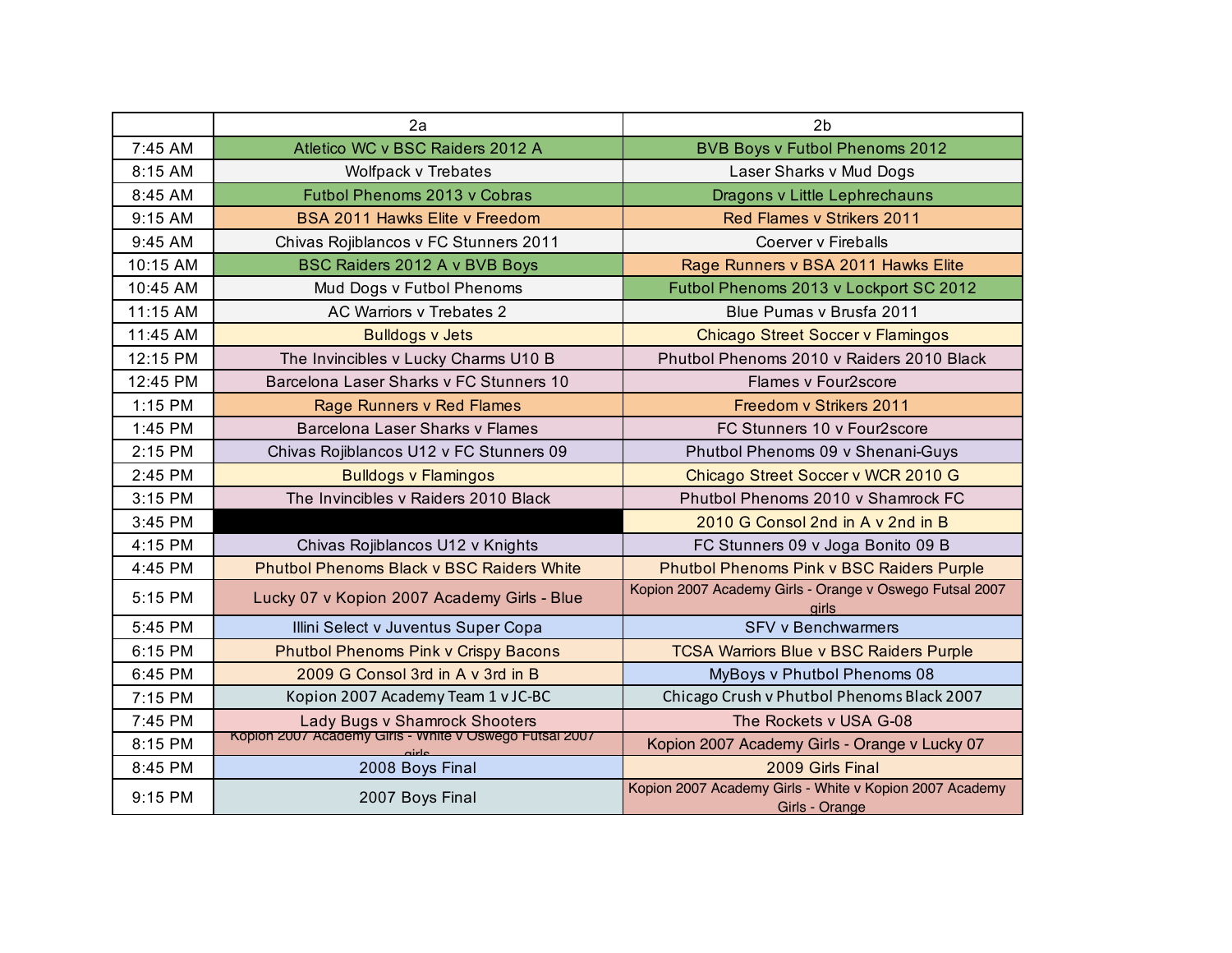| 2C                                                                   | 3A                                         |
|----------------------------------------------------------------------|--------------------------------------------|
| <b>BSC Raiders 2012 B v Celtics Carvetii</b>                         | Chivas Rojiblancos v WAA United            |
| <b>AC Warriors v Blue Pumas</b>                                      | Brusfa 2011 v Trebates 2                   |
| Atletico WC v BVB Boys                                               | BSC Raiders 2012 A v Futbol Phenoms 2012   |
| Laser Sharks v Futbol Phenoms                                        | Wolfpack v Chicago Stars                   |
| Futbol Phenoms 2013 v Dragons                                        | Cobras v Lockport SC 2012                  |
| <b>Freedom v Red Flames</b>                                          | <b>Jets v Chicago Street Soccer</b>        |
| Little Leprechauns v Cobras                                          | Lucky Charms u10 B v Phutbol Phenoms 2010  |
| Rage Runners v Freedom                                               | BSA 2011 Hawks Elite v Strikers 2011       |
| Ajax FC G White v TCSA Warriors White                                | Cobra Kai v Black Widows                   |
| 2011 B Consol 2nd in C v 2nd in D                                    | 2011 B Consol 3rd in C v 3rd in D          |
| <b>Bulldogs v Chicago Street Soccer</b>                              | Jets v WCR 2010 G                          |
| The Invincibles v Phutbol Phenoms 2010                               | Lucky Charms U10 B v Shamrock FC           |
| 2011 B Semi 1st in A v 1st in B                                      | 2011 B Semi 1st in C v 1st in D            |
| Joga Bonito 09 B v Knights                                           | 2012 Boys Final                            |
| <b>TCSA Warriors White v Morris United</b>                           | <b>Black Widows v Futloose</b>             |
| 2011 Boys Final                                                      | Chivas Rojiblancos U12 v Joga Bonito 09 B  |
| 2010 G Consol 3rd in A v 3rd in B                                    | <b>Phutbol Phenoms Black v Freedom</b>     |
| Shenani-Guys v Sting                                                 | 2010 Boys Final 1st in A v 1st in B        |
| <b>TCSA Warriors Blue v Crispy Bacons</b>                            | <b>Illini Select v SFV</b>                 |
| 2010 Girls Final                                                     | 2009 B Consol 3rd in A v 3rd in B          |
| The Maradonas y Phutbol Phenoms 08                                   | <b>Freedom v BSC Raiders White</b>         |
| Phutbol Phenoms Pink v Kopion 2007 Academy Team 1                    | Kopion 2007 Academy Team 2 v Chicago Crush |
| <b>Bulldogs v Shamrock Shooters</b>                                  | Team Ogre v USA G-08                       |
| Kopion 2007 Academy Girls - White v Kopion 2007 Academy Girls - Blue | Lucky 07 v Oswego Futsal 2007 girls        |
| 2009 B Semi 1st in A v 2nd in B                                      | 2008 B Semi 1st in A v 2nd in B            |
| 2009 B Semi 1st in B v 2nd in A                                      | 2007 B Semi 1st in A v 2nd in B            |
| 2008 G Final 1st in A v 1st in B                                     | 2009 Boys Final                            |
| Kopion 2007 Academy Girls - Blue v Oswego Futsal 2007 girls          |                                            |